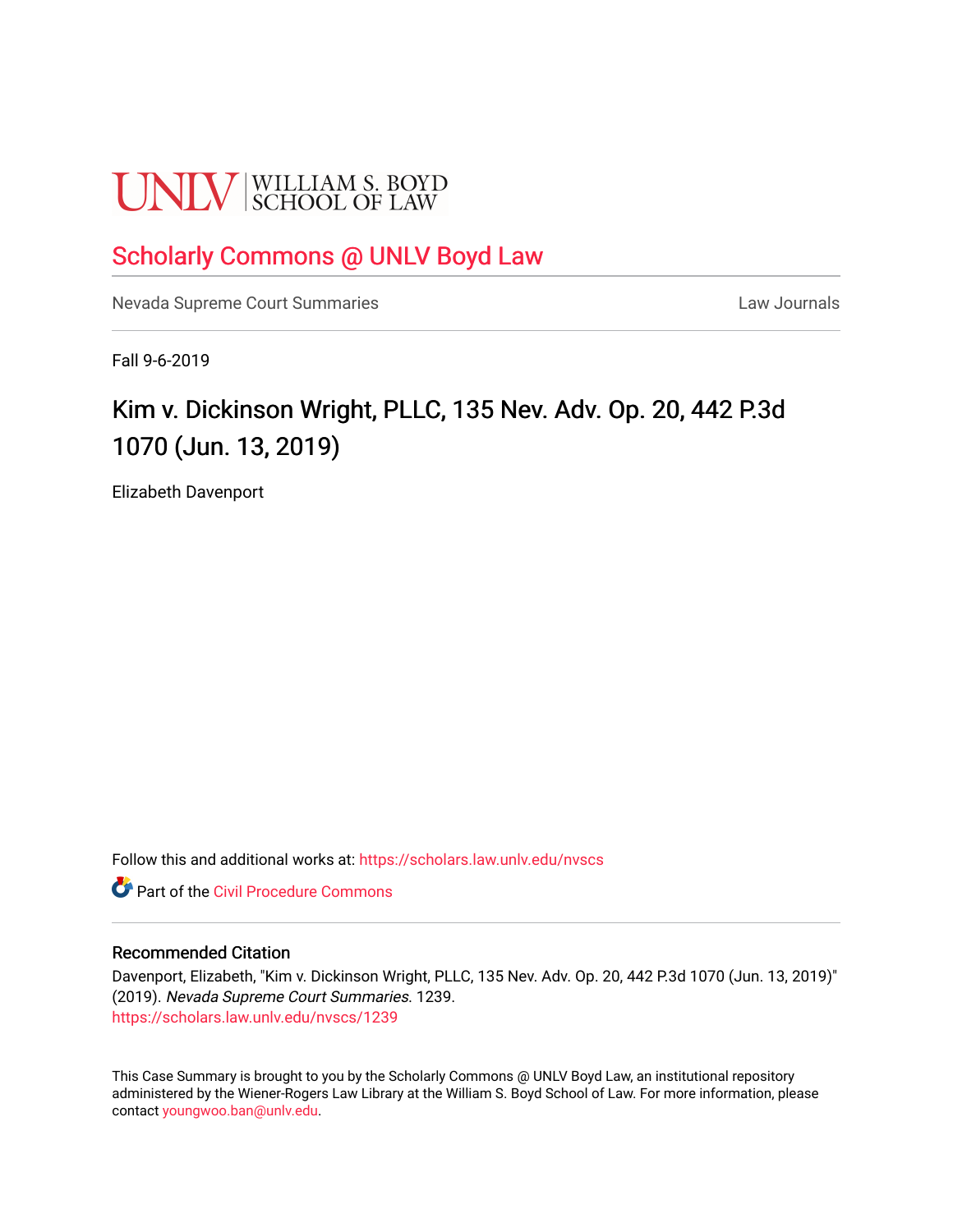*Kim v. Dickinson Wright, PLLC*, 135 Nev. Adv. Op. 20, 442 P.3d 1070 (Jun. 13, 2019)<sup>1</sup>

#### STATUTE OF LIMITIATIONS: TOLLING

#### **Summary**

The Court reversed the district court's order granting the motion to dismiss and determined 28 U.S.C. § 1367(d), the statute of limitations for a state-law claim filed in federal court, stops running only while the claim is pending in federal court and for 30 days after the state-law claim's dismissal.<sup>2</sup> Further, Nevada's litigation malpractice rule, which does not apply to non-adversarial or transactional representation, or before the attorney files a complaint, tolls a litigation malpractice claim's statute of limitations until the underlying litigation is resolved and damages are certain, preserving the statute of limitations under NRS 11.207(1) which requires a party to bring an action within 2 years of discovering a cause of action.<sup>3</sup>

#### **Background**

Kim hired Charles M Damus, Esq. to handle a property dispute, upon which Damus was fired after failing to file a complaint to protect Kim's interest in the property. Kim subsequently hired Gibson Lowry Burris LLP ("Gibson") to pursue claims related to the property dispute and amended to include claims against Damus for legal malpractice, negligent undertaking to perform service and unjust enrichment for failure to file a complaint stopping the property foreclosure. Gibson filed each claim in Nevada's federal district court.

Dickinson Wright, PLLC, absorbed the Gibson firm, and entered into an amended and restated legal services agreement with Kim, during which Kim's federal action was ongoing. Over three years later, Kim inquired with Dickinson Wright whether her malpractice claims had been filed in state court, and Dickenson Wright responded that Gibson (the previous firm) had not done so, and Dickinson Wright would not do so because it was terminating its representation of Kim. Kim filed a malpractice complaint against Dickinson Wright.

The district court granted Dickinson Wright's motion to dismiss, finding that the statute of limitations had not run on Kim's Damus claim under 28 U.S.C. § 1367(d) and NRS § 11.207(1); however the statute of limitations had run on Kim's claim against Dickinson Wright, andwas timebarred under NRS § 11.207(1).<sup>4</sup>

#### **Discussion**

<sup>&</sup>lt;sup>1</sup> By Elizabeth Davenport.

<sup>2</sup> 28 U.S.C § 1367(d) (2018).

<sup>3</sup> NEV. REV.STAT. 11.207(1) (1997).

<sup>4</sup> 28 U.S.C. § 1367(d), NEV. REV.STAT. 11.207(1).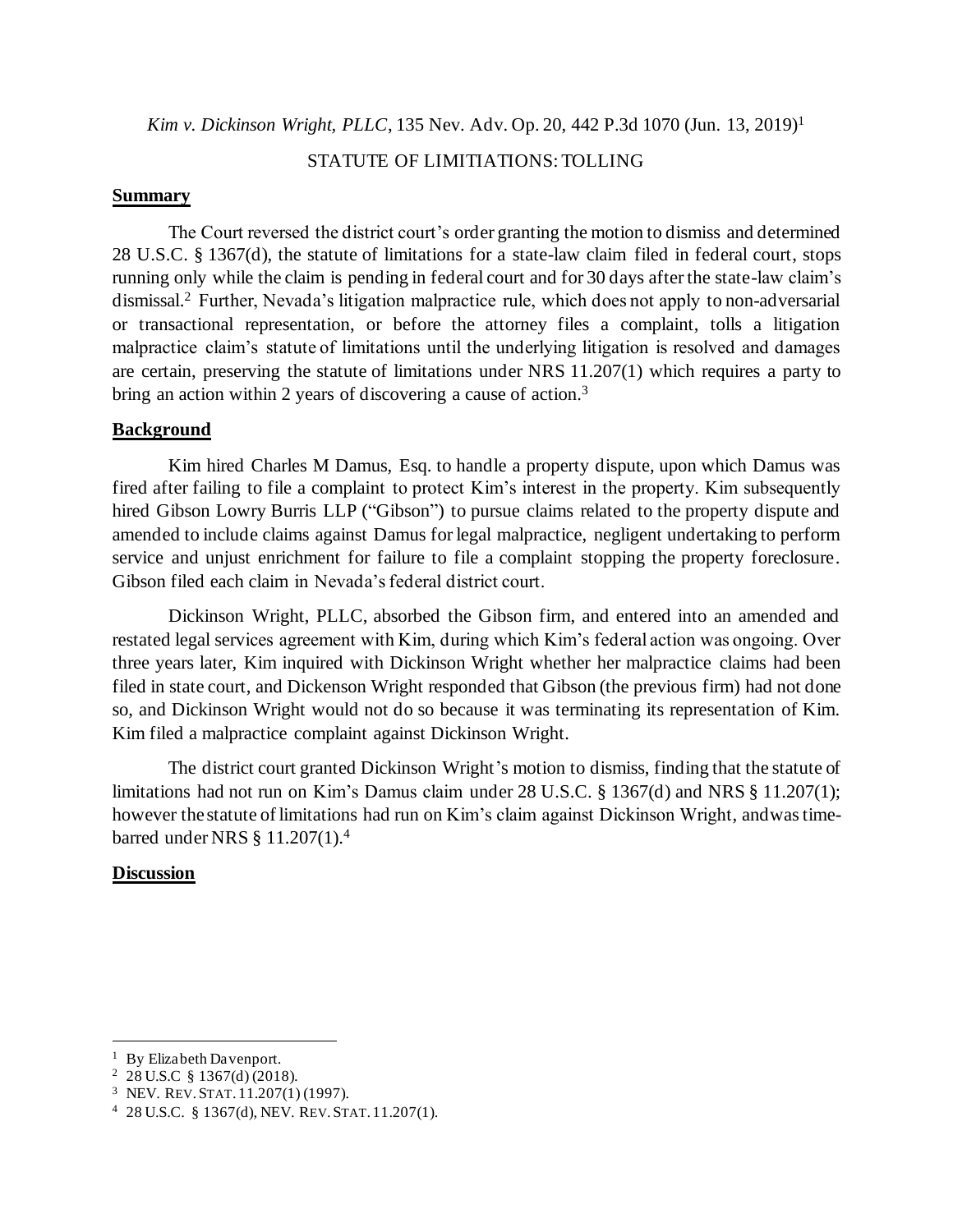The Court reviewed the order granting NRCP 12(b)(6) motion to dismiss, reviewing all legal conclusions and statutory constructions de novo, and recognizing all factual allegations as true, with inferences in the plaintiff's favor.<sup>5</sup>

28 U.S.C. § 1367(d)'s plain language distinguishes between the word "claim" and "action," making it clear that the relevant statute of limitations is not tolled while the entire "action" is pending, but only while the "claim" is pending; and that a dismissal of a claim, rather than the entire action, triggers the running of the statute of limitations.<sup>6</sup> Additionally, the Court adopts the Supreme Court's explanation that § 1367(d) further suspends the statute of limitations while the state-law claim is pending in federal court and for 30-days post dismissal.<sup>7</sup> Therefore, the district court erred in applying § 1367(d) by tolling the statute of limitations for Kim's claim until the action was no longer pending.

Further, the Court reviews Nevada's statute of limitations for legal malpractice, NRS 11.207(1), and Nevada's special tolling rule for litigation malpractice.<sup>8</sup> The litigation malpractice rule "does not apply to non-adversarial or transactional representation, and it does not apply before the attorney files a complaint." The litigation malpractice rule instead tolls the malpractice statute of limitations two-year discovery rule, tolling "until the underlying litigation is resolved and damages are certain." Therefore, the district court erred by applying the litigation malpractice rule to Kim's Damus claim which was non-adversarial, while it does apply to Kim's Dickinson Wright claim, who was representing her in an adversarial claim.

#### **Conclusion**

The Court held that 28 U.S.C. § 1367(d) tolls the statute of limitations both while the state law claim is pending in federal court under supplemental jurisdiction and for at least 30 days after dismissal from federal court, regardless of the status of other claim's in that action. Further, the Court held Nevada's litigation malpractice rule applies to the two-year discovery statute of limitations in NRS 11.207(1), tolling an adversarial malpractice claim's statute of limitations until the underlying litigation is resolved and damages are certain; conversely, the litigation malpractice rule does not apply to non-adversarial or transactional representation or before the attorney files a complaint.

<sup>5</sup> FED. R. CIV. P. 12(b)(6); Buzz Stew, LLC v. City of N. Las Vegas, 124 Nev. 224, 227–28, 181 P.3d 670, 672 (2008); Cox Constr. Co., LLC v. CH2 Invs., LLC, 129 Nev. 139, 142, 296 P.3d 1202, 1203 (2013).

<sup>6</sup> 28 U.S.C § 1367(d) (stating "[t]he period of limitations for any claim asserted under [supplemental jurisdiction], and for any other claim in the same action that is voluntarily dismissed at the same time as or after the dismissal of the claim under [supplemental jurisdiction], shall be tolled while the claim is pending and for a period of 30 days after it is dismissed unless State law provides for a longer tolling period.").

<sup>7</sup> *Id.*

<sup>&</sup>lt;sup>8</sup> NEV. REV. STAT. 11.207(1) (1997) (providing an "action against an attorney . . . to recover damages for malpractice, whether based on a breach of duty or contract, must be commenced within 4 years after the plaintiff sustains damage or within 2 years after the plaintiff discovers or through the use of reasonable diligence should have discovered the material facts which constitute the cause of action, whichever occurs earlier."); Branch Banking, 134 Nev., Adv. Op. 106, 432 P.3d 736, 738–40.